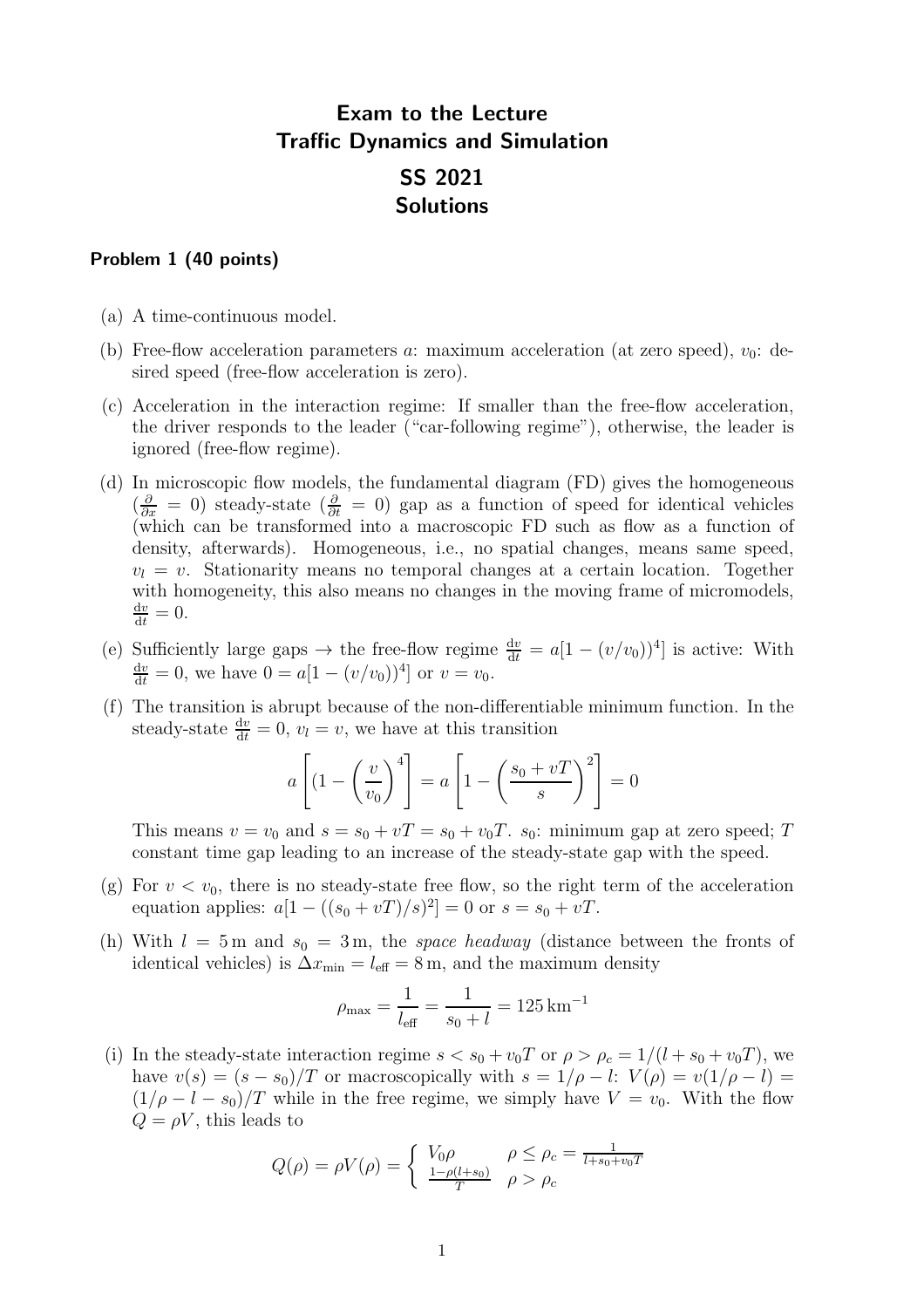Unlike the FD of the "normal" IDM, this is the well-known tridiagonal fundamental diagram.

(j) Red traffic light corresponds to a leading virtal vehicle at speed  $v_l = 0$ . Approach with  $v = v_0$ , i.e.  $\frac{dv}{dt} = 0$  sufficiently far away. The critical gap is reached if the interacting part results in zero acceleration as well (with rapidly increasing deceleration afterwards):

$$
0 = a \left[ 1 - \left(\frac{s^*}{s}\right)^2 \right]
$$

or

$$
s = s^* = s_0 + v_0 T + \frac{v_0^2}{2\sqrt{ab}}
$$

This is the formula for the stopping distance ("Anhalteweg") for a reaction time equal to T and a constant braking deceleration equal to  $\sqrt{ab}$  (and equal to b, if  $a = b$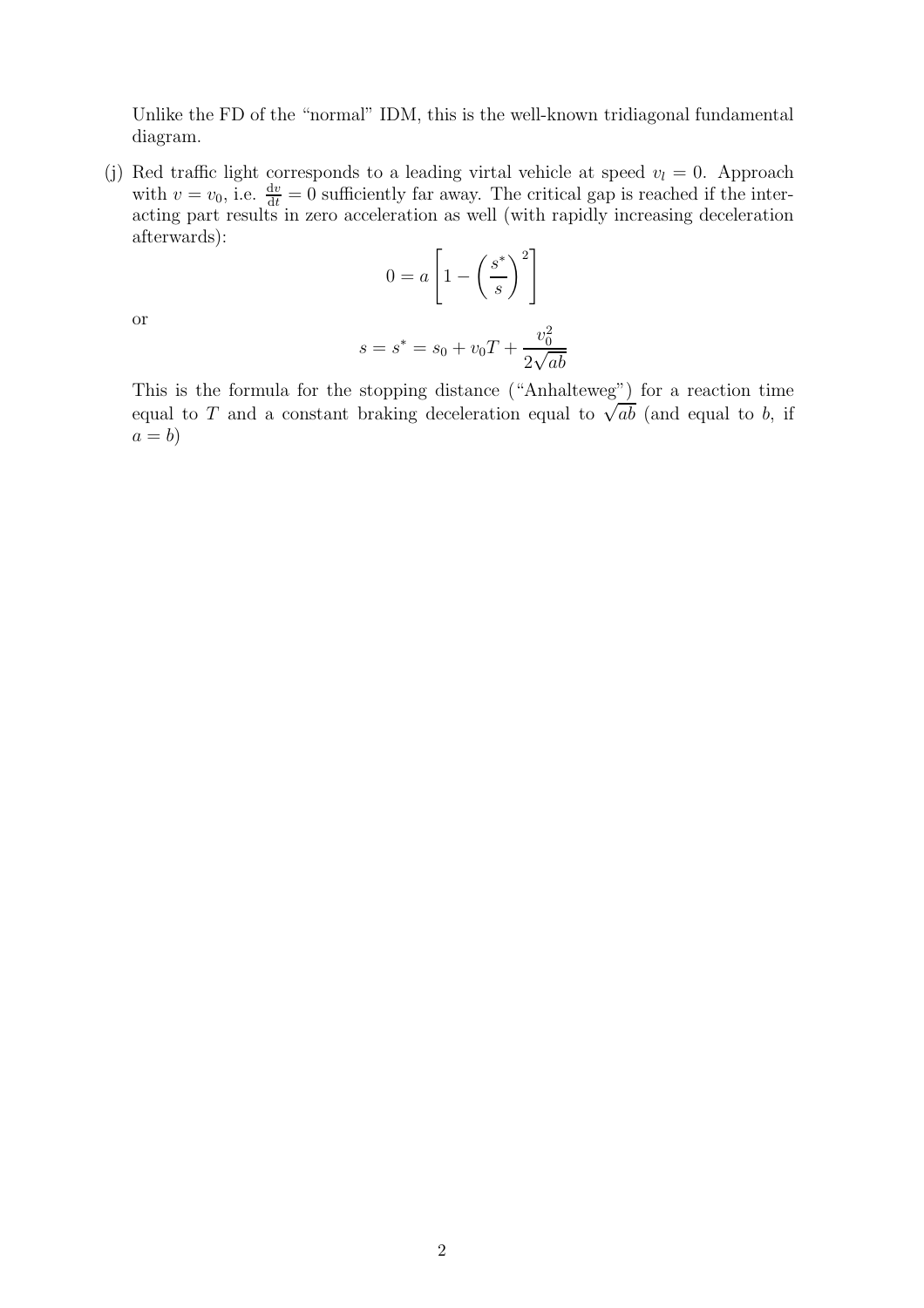## Problem 2 (40 points)

(a) In stationary situations ( $\frac{\partial}{\partial t} = 0$ ), the continuity equation parallel to the merging region is given by

$$
0 = \frac{\partial Q^{\text{tot}}}{\partial x} = \frac{Q_{\text{rmp}}}{L_{\text{rmp}}}, \quad x \in [-L_{\text{rmp}}, 0]
$$

A trivial integration gives

$$
Q^{\text{tot}}(x) = \frac{Q_{\text{rmp}}}{L_{\text{rmp}}} x + C
$$

with the integration constant  $C$  determined by

$$
Q^{\text{tot}}(-L_{\text{rmp}}) = -Q_{\text{rmp}} + C = Q_{\text{in}}, \quad \Rightarrow \quad C = Q_{\text{in}} + Q_{\text{rmp}}
$$

so

$$
Q^{\text{tot}}(x) = Q_{\text{in}} + Q_{\text{rmp}} \left( 1 + \frac{x}{L_{\text{rmp}}} \right)
$$

(and, more generally,  $Q^{\text{tot}} = Q_{\text{in}}$  for  $x < -L_{\text{rmp}}$  and  $Q^{\text{tot}} = Q_{\text{in}} + Q_{\text{rmp}}$  for  $x \ge 0$ )

(b) Critical density per lane:

$$
\rho_c = \frac{1}{l_{\text{eff}} + v_0 T} = \frac{1}{50 \text{ m}} = 20 \text{ veh/km}
$$

Maximum flow per lane:

$$
Q_{\text{max}} = V_0 \rho_c = 25 \text{ m/s } 0.02 \text{ veh/m} = 0.5 \text{ veh/s} = 1800 \text{ veh/h}
$$

Capacity:

$$
C = 2Q_{\text{max}} = 3\,600\,\text{veh/h}
$$

(c) Watch out that the diagram should be drawn for the total density and flow, i.e., sum of both lanes:



(d) Propagation velocities: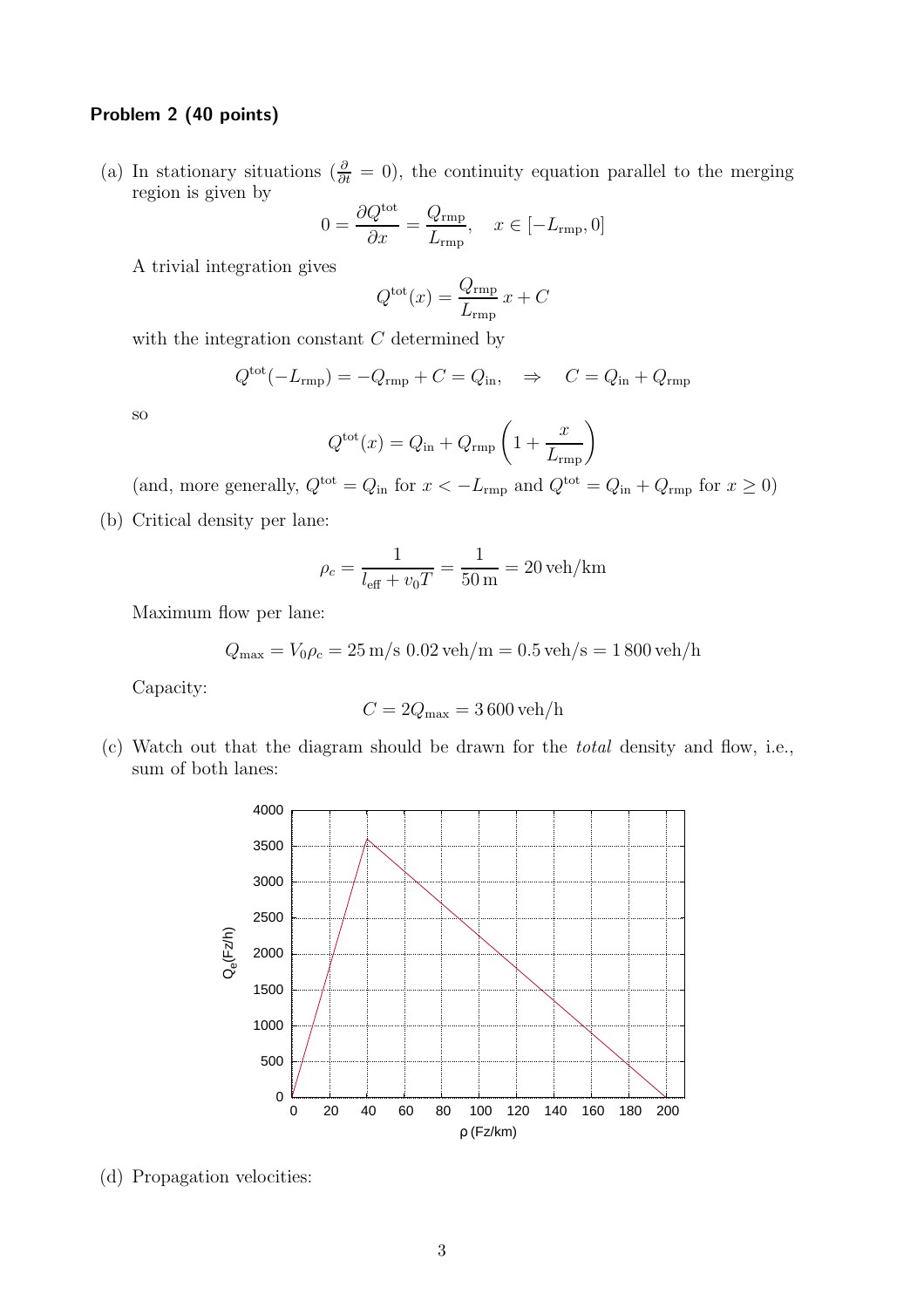- Free flow:  $w_{\text{free}} = v_0 = 25 \,\text{m}$  (not any interaction in free flow!)
- Congested:  $w_{\text{cong}} = w = -\frac{l_{\text{eff}}}{T} = -6.25 \text{ m/s}$
- (e) Mainroad capacity  $C = 3600$  veh/h, sum  $Q_{\text{in}} + Q_{\text{rmp}} = 3400$  veh/h is less than the capacity  $\Rightarrow$  the traffic demand can be satisfied everywhere  $\Rightarrow$  no congestions appear



(f) Notice: The original problem statement asked for an impossible inflow of  $\frac{1}{4}$  200 veh/h. Therefore, this question and all the following dependent ones will not be evaluated. Extra points are earned for those spotting this error.

With  $Q_{\rm in} = 3400$  veh/h, the sum of the inflow and the ramp flow exceeds capacity. Consequently, a breakdown occurs as soon as the surge of the inflow has propagated to the effective location  $x = 0$  of the on-ramp (negligible ramp length). With  $w_{\text{free}} = v_0 = 25 \,\text{m/s}$ . This surge propagates the given 6-kilometer distance at a time of  $6000 \text{ m}/25 \text{ m/s} = 240 \text{ s} = 4 \text{ min}$ . So, the breakdown occurs at the time 16:04 at the location  $x = 0.1$  $x = 0.1$ 

 $(g)$  – Region I, free inflow:

$$
Q_1^{\text{tot}} = Q_{\text{in}} = 3400 \text{ veh/h}, \quad rho_1^{\text{tot}} = \frac{Q_{\text{in}}}{V_0} = 37.8 \text{ veh/km}
$$

– Region II, congestion: Here we need the inverted FD for the congested branch which is always (!) given for the per-lane quantities:  $\rho_{\text{cong}}(Q) = \frac{1-QT}{T}$ 

$$
Q_2^{\text{tot}} = C - Q_{\text{rmp}} = 3200 \text{ veh/h}, \quad r h o_2^{\text{tot}} = 2 \rho_{\text{cong}} (Q_2^{\text{tot}} / 2) = 57.8 \text{ veh/km}
$$

This leads to a jam-front propagation velocity of

$$
c_{12} = \frac{Q_2 - Q_1}{\rho_2 - \rho_1} = \frac{Q_2^{\text{tot}} - Q_1^{\text{tot}}}{\rho_2^{\text{tot}} - \rho_1^{\text{tot}}} = -2.778 \text{ m/s} = -10 \text{ km/h}
$$

<span id="page-3-0"></span><sup>&</sup>lt;sup>1</sup>In reality, it takes some time if the excess demand accumulates a sufficient number of vehicles, so, in relaity, the breakdown is somewhat later. However, this cannot be modelled with LWR models.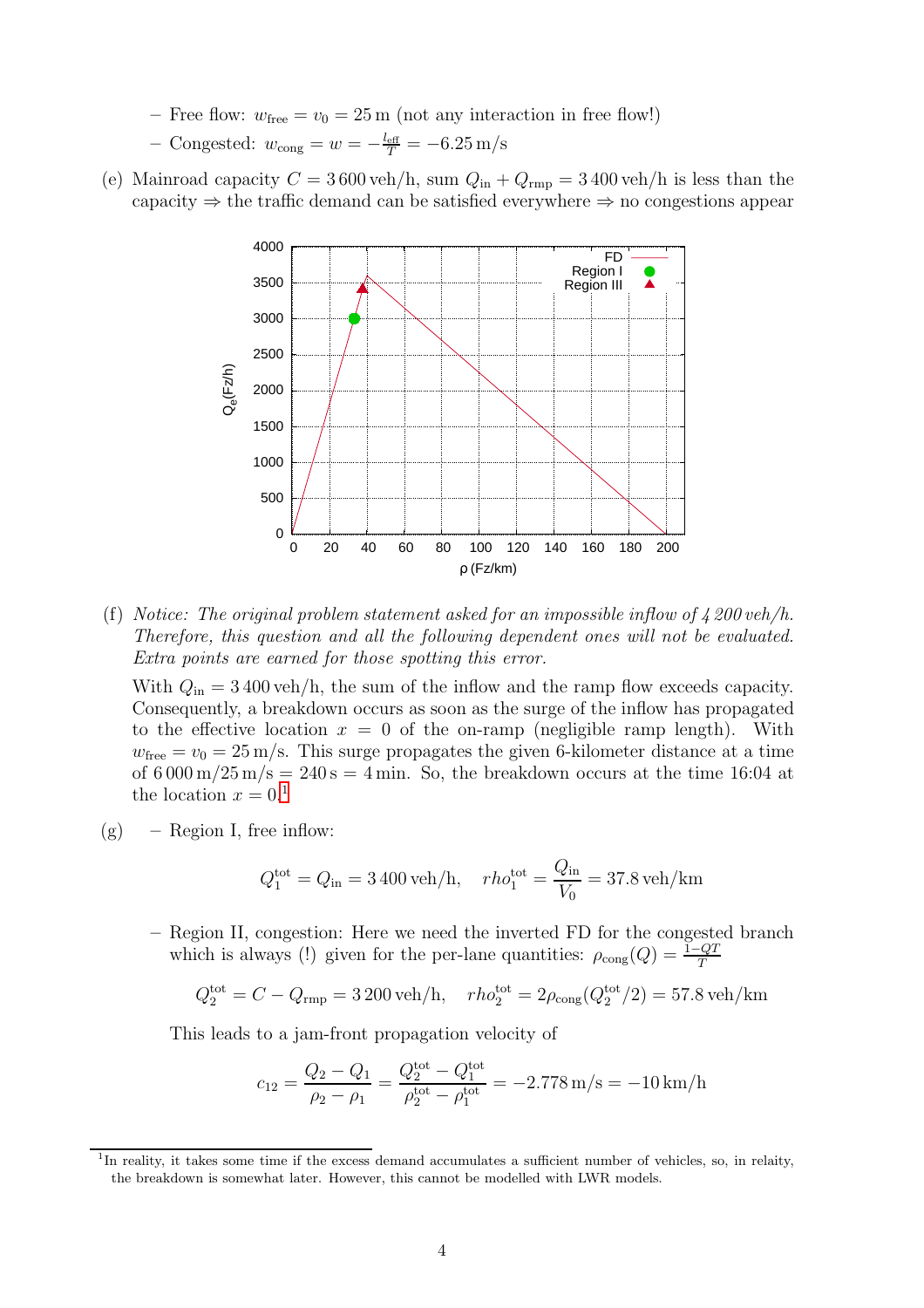(h) Between 16:04 und 17:00, the upstream congestion front propagates at 10 km/h, so the maximum jam length is given by

$$
x_{\text{max}} = -c_{12} * 56 * 60 \,\mathrm{s} = 9.33 \,\mathrm{km}
$$

The maximum jam time is determined by the speed inside the congestion:

$$
T_{\text{max}} = \frac{x_{\text{max}}}{V_2} = \frac{x_{\text{max}} \rho_2^{\text{tot}}}{Q_2^{\text{tot}}} = 607 \,\text{s}
$$

(i) With the new inflow  $Q_1^{\text{tot}} = 3000 \text{ veh/H}$ ,  $rho_1^{\text{tot}} = Q_1^{\text{tot}}/V0 = 33.3 \text{ veh/km}$ , we now have

$$
c_{12} = \frac{Q_2^{\text{tot}} - Q_1^{\text{tot}}}{\rho_2^{\text{tot}} - \rho_1^{\text{tot}}} = +2.27 \,\text{m/s}
$$

and hence a dissolution time of

$$
T_{\text{max}} = \frac{x_{\text{max}}}{c_{12}} = 4\,107\,\text{s}
$$

Although the excess supply of 200 veh/h after 17:00 corresponds to the excess demand before, the dissolution time of more than 68 min is longer than the buildup time of 56 min since, at dissolution time, we have less vehicles in the region  $x \in -x_{\text{max}}$ , 0] than at breakdown time since the inflow density decreased from 37.8 veh/km to 33.3 veh/km. The excess time for the dissolution com[pared to the buildup just corresponds to the time of removing  $x_{\text{max}} * 4.44$  veh/km at a rate of the excess supply of 200 veh/h.